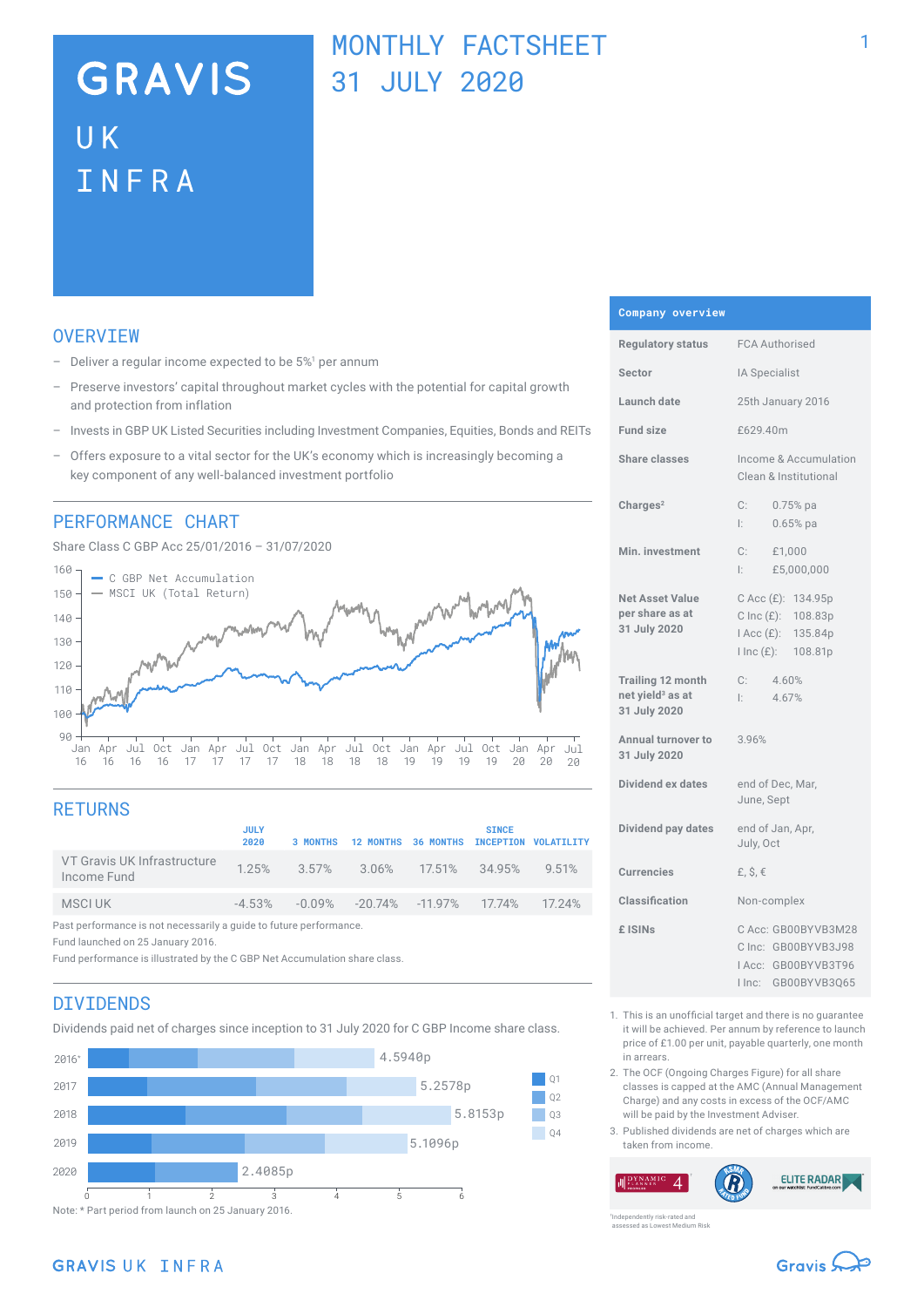# **GRAVIS UK** INFRA

# MONTHLY FACTSHEFT 31 JULY 2020

## FUND ADVISER'S REPORT

## There are several positions in the portfolio that hold significant latent value that will become more appreciated by the market in the near future

The Fund tracked steadily higher throughout July, navigating a path between the performance of gilts and corporate bonds, while UK equities lost value. The C Accumulation GBP units recorded a 1.25% gain during the period with several of the portfolio's REITs and specialist infrastructure lenders, which have proved laggards in recent months, contributing significantly to performance.

Core social infrastructure has largely recovered to previous levels. However, a position in BBGI was established in July on share price weakness. BBGI provides exposure to a book of availability based Public-Private Partnership concessions in transport and social infrastructure assets. It is typically viewed as one of the lowest risk names in the broader listed infrastructure universe and its addition bolsters the portfolio's exposure towards government-backed cash flows and assets that generate income irrespective of the volume of use, in line with the strategy's target exposures.

Notwithstanding a secondary spike in COVID-19 cases that prompts a widespread reintroduction of lockdown measures, the Adviser expects companies whose operations are skewed towards demand-based assets, alongside those exposed to areas of the market that have been specifically impacted by the pandemic, to recover more fully in the near term.

The Fund is exposed to a number of REITs, for example, where share prices remain subdued owing to market perception rather than fundamentals. Care Homes are a good example. The Fund owns two REITs in the sector which invest in high quality care home facilities that are then leased to well-regarded care home operators on very long-term agreements. Rental collection has been robust, rent rates have ticked higher and assets have seen valuation uplifts, and yet the market has shunned the sector until very recently. Student accommodation is another example. UCAS data shows university application numbers are significantly higher year-on-year and room bookings, despite lagging rates of uptake seen in recent years by this point in the academic calendar, are at decent levels and growing week-by-week. 97% of universities plan to provide in-person teaching in the upcoming autumn term and students appear keen to return. However, the market is overly cautious, and the lowly rating ascribed to REITs like GCP Student Living is stark, certainly when compared to EPRA NAV.

In this regard, the Adviser believes there are several positions in the portfolio that hold significant latent value that will become more appreciated by the market in the near future as confidence improves.

#### **Investment Adviser**

Gravis Advisory Limited is a wholly owned subsidiary of Gravis Capital Management Ltd, a specialist investment advisory firm focused primarily on UK infrastructure ("GCM"). GCM manages c.£2.7bn, including the FTSE 250 company GCP Infrastructure Investments Limited, which has a market capitalisation of over £1bn. GCM is authorised and regulated by the FCA.

#### **Sales Contacts**

William MacLeod 07836 695442 william.macleod@graviscapital.com

Ollie Matthews 07787 415151 ollie.matthews@graviscapital.com

Robin Shepherd 07971 836433 robin.shepherd@graviscapital.com

Nick Winder 07548 614184 nick.winder@graviscapital.com

Cameron Gardner 07835 142763 cameron.gardner@graviscapital.com

#### **Dealing**

Valu-Trac 01343 880344 UKinfrastructure@valu-trac.com

Results announcements should help to asway fears over valuations, liquidity positions and the outlook for income streams. Incremental additions to such holdings in recent months at very attractive prices leave the portfolio well positioned to benefit from any price improvement.

#### Will Argent

Fund Adviser Gravis Advisory Ltd william.argent@graviscapital.com

# CORRELATION, PERFORMANCE AND VOLATILITY COMPARISON

25 January 2016 – 31 July 2020

|                                                     | <b>CORRELATION</b>       | <b>RETURN</b> | <b>VOLATILITY</b> | <b>YIELD</b> |
|-----------------------------------------------------|--------------------------|---------------|-------------------|--------------|
| VT Gravis UK Infrastructure Income Fund (C GBP Acc) | $\overline{\phantom{a}}$ | 34.9%         | 9.5%              | 4.5%         |
| MSCI UK                                             | 0.45                     | 17.7%         | 17.2%             | 3.9%         |
| <b>MSCI World</b>                                   | 0.26                     | 79.8%         | 17.0%             | 2.1%         |
| MSCI World Infrastructure                           | 0.25                     | 42.6%         | 15.6%             | 4.2%         |
| UK 10 Yr Gilts                                      | 0.03                     | 10.9%         | 6.1%              | 0.2%         |
| MSCI World vs MSCI World Infrastructure             | 0.85                     |               |                   |              |

Past performance is not necessarily a guide to future performance.